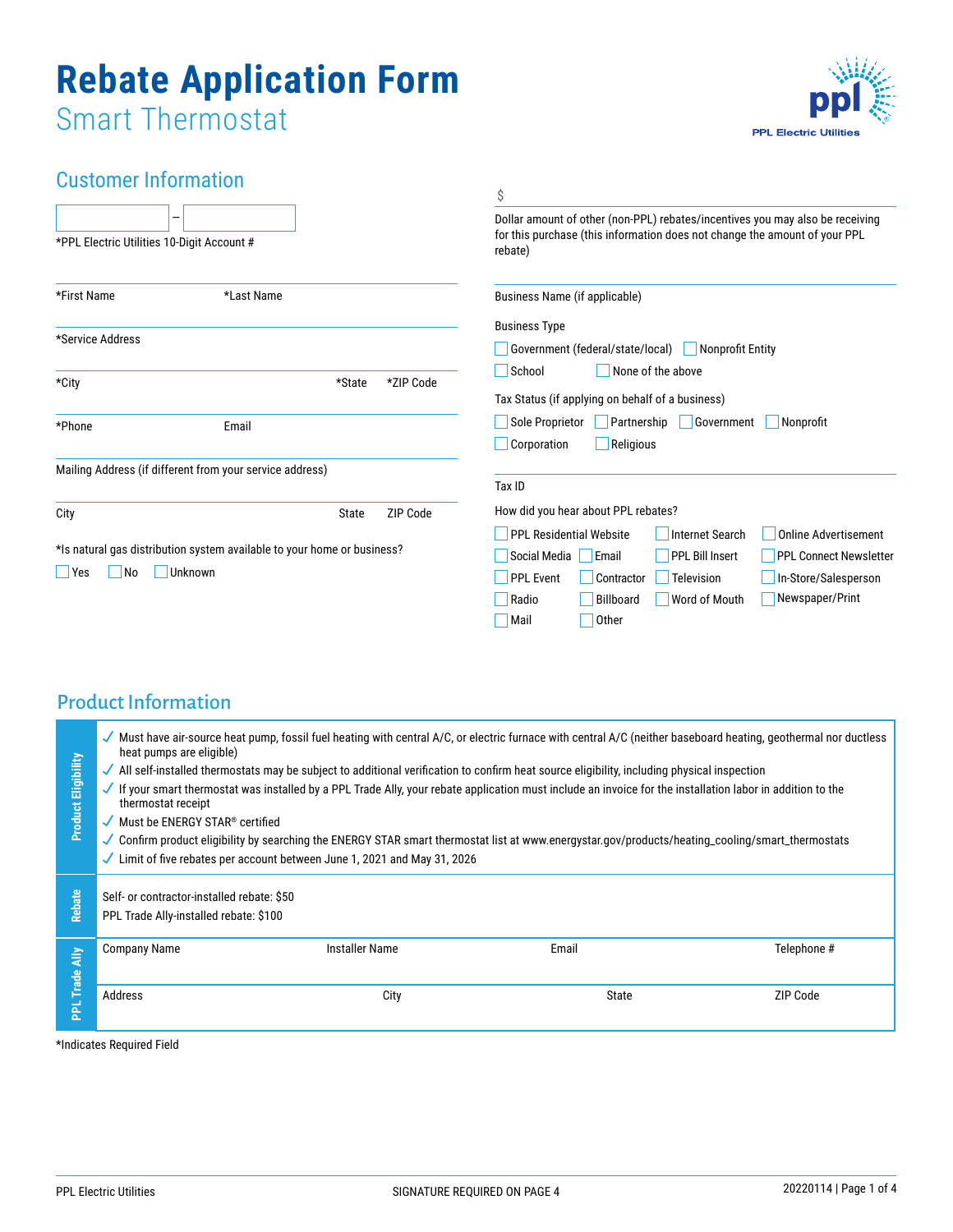|                                                                                                   | <b>Electric Furnace</b><br>Air-Source Heat Pump<br>*Existing Heating System<br><b>Fossil Fuel Furnace</b><br>Baseboard heating, geothermal heating and ductless heat pump heating are not eligible                                               |                               |                                                                                                                   |                                    |  |
|---------------------------------------------------------------------------------------------------|--------------------------------------------------------------------------------------------------------------------------------------------------------------------------------------------------------------------------------------------------|-------------------------------|-------------------------------------------------------------------------------------------------------------------|------------------------------------|--|
| Old Product 1                                                                                     | Air-Source Heat Pump<br>*Existing Cooling System<br><b>Central Air Conditioner</b>                                                                                                                                                               |                               |                                                                                                                   |                                    |  |
|                                                                                                   | Single-Family (Attached)<br>Single-Family (Detached)<br>Multi-Family<br>*Type of Home<br><b>Manufactured Home</b><br>Other the control of the control of the control of the control of the control of the control of the control of<br>Apartment |                               |                                                                                                                   |                                    |  |
|                                                                                                   | *Existing Thermostat<br><b>Manual Thermostat</b><br>Programmable Thermostat<br><b>New Construction</b>                                                                                                                                           |                               |                                                                                                                   |                                    |  |
| form up to 3 smart thermostats.                                                                   | *New Smart Thermostat Brand                                                                                                                                                                                                                      |                               | *New Smart Thermostat Model                                                                                       | <b>Serial Number</b>               |  |
|                                                                                                   | *Install Type (Please attach invoice)<br>PPL Trade Ally-Installed                                                                                                                                                                                | Self- or Contractor-Installed | <sup>+</sup> PPL Trade Ally reviewed thermostat<br>operation and provided operational<br>instructions to customer | *Installation Date<br>(MM/DD/YYYY) |  |
|                                                                                                   |                                                                                                                                                                                                                                                  |                               | Yes<br>  No                                                                                                       |                                    |  |
| <b>New Product 1</b>                                                                              | *I read the product manual and/or watched a training video<br>Yes<br>No                                                                                                                                                                          |                               |                                                                                                                   |                                    |  |
|                                                                                                   | Total number of thermostats in home (smart and traditional)                                                                                                                                                                                      |                               |                                                                                                                   |                                    |  |
| Complete one                                                                                      | Outdoor heat pump or air conditioner make and model                                                                                                                                                                                              |                               |                                                                                                                   |                                    |  |
| *Indicates Required Field<br><sup>†</sup> Required field for PPL Trade Ally-installed thermostats |                                                                                                                                                                                                                                                  |                               |                                                                                                                   |                                    |  |

| <b>Old Product 1</b>                                                            | *Existing Cooling System                                                                                                | Central Air Conditioner                                                                                                                                      | Air-Source Heat Pump                                                                                                           |                                                                  |  |
|---------------------------------------------------------------------------------|-------------------------------------------------------------------------------------------------------------------------|--------------------------------------------------------------------------------------------------------------------------------------------------------------|--------------------------------------------------------------------------------------------------------------------------------|------------------------------------------------------------------|--|
|                                                                                 | *Type of Home                                                                                                           | Single-Family (Attached)<br>Manufactured Home                                                                                                                | Single-Family (Detached)<br>Multi-Family<br>Apartment                                                                          |                                                                  |  |
|                                                                                 | *Existing Thermostat                                                                                                    | <b>Manual Thermostat</b>                                                                                                                                     | Programmable Thermostat                                                                                                        | <b>New Construction</b>                                          |  |
| Complete one form up to 3 smart thermostats.<br><b>New Product 1</b>            | *New Smart Thermostat Brand                                                                                             |                                                                                                                                                              | *New Smart Thermostat Model                                                                                                    | Serial Number                                                    |  |
|                                                                                 | *Install Type (Please attach invoice)                                                                                   | Self- or Contractor-Installed<br>PPL Trade Ally-Installed                                                                                                    | *PPL Trade Ally reviewed thermostat<br>operation and provided operational<br>instructions to customer<br>Yes<br>$\vert$ No     | *Installation Date<br>(MM/DD/YYYY)<br>_____ / _____ / __________ |  |
|                                                                                 | *I read the product manual and/or watched a training video                                                              |                                                                                                                                                              | $Yes \mid No$                                                                                                                  |                                                                  |  |
|                                                                                 | Total number of thermostats in home (smart and traditional)                                                             |                                                                                                                                                              |                                                                                                                                |                                                                  |  |
|                                                                                 |                                                                                                                         | Outdoor heat pump or air conditioner make and model                                                                                                          |                                                                                                                                |                                                                  |  |
|                                                                                 | *Indicates Required Field                                                                                               |                                                                                                                                                              |                                                                                                                                | *Required field for PPL Trade Ally-installed thermostats         |  |
| Old Product 2 (if applicable)                                                   | *Existing Heating System                                                                                                | Air-Source Heat Pump<br><b>Electric Furnace</b><br>Fossil Fuel Furnace Baseboard heating, geothermal heating and ductless heat pump heating are not eligible |                                                                                                                                |                                                                  |  |
|                                                                                 | No Cooling System<br>*Existing Cooling System<br><b>Central Air Conditioner</b><br>Air-Source Heat Pump                 |                                                                                                                                                              |                                                                                                                                |                                                                  |  |
|                                                                                 | Multi-Family<br>Single-Family (Attached)<br>Single-Family (Detached)<br>Manufactured Home<br>*Type of Home<br>Apartment |                                                                                                                                                              |                                                                                                                                |                                                                  |  |
|                                                                                 | *Existing Thermostat                                                                                                    | <b>Manual Thermostat</b>                                                                                                                                     | Programmable Thermostat                                                                                                        | <b>New Construction</b>                                          |  |
| iostats.                                                                        | *New Smart Thermostat Brand                                                                                             |                                                                                                                                                              | *New Smart Thermostat Model                                                                                                    | Serial Number                                                    |  |
| <b>New Product 2 (if applicable)</b><br>Complete one form per three smart therm | *Install Type (Please attach invoice)                                                                                   | Self- or Contractor-Installed<br>PPL Trade Ally-Installed                                                                                                    | <sup>†</sup> PPL Trade Ally reviewed thermostat<br>operation and provided operational<br>instructions to customer<br>Yes<br>No | *Installation Date<br>(MM/DD/YYYY)<br>$/$ ____ $/$ __            |  |
|                                                                                 | *I read the product manual and/or watched a training video<br>$Yes \tNo$                                                |                                                                                                                                                              |                                                                                                                                |                                                                  |  |
|                                                                                 | Total number of thermostats in home (smart and traditional)                                                             |                                                                                                                                                              |                                                                                                                                |                                                                  |  |
|                                                                                 | Outdoor heat pump or air conditioner make and model                                                                     |                                                                                                                                                              |                                                                                                                                |                                                                  |  |
|                                                                                 | *Indicates Required Field                                                                                               |                                                                                                                                                              |                                                                                                                                | *Required field for PPL Trade Ally-installed thermostats         |  |
|                                                                                 |                                                                                                                         |                                                                                                                                                              |                                                                                                                                |                                                                  |  |
| <b>PPL Electric Utilities</b>                                                   |                                                                                                                         | SIGNATURE REQUIRED ON PAGE 4                                                                                                                                 |                                                                                                                                | 20220114   Page 2 of 4                                           |  |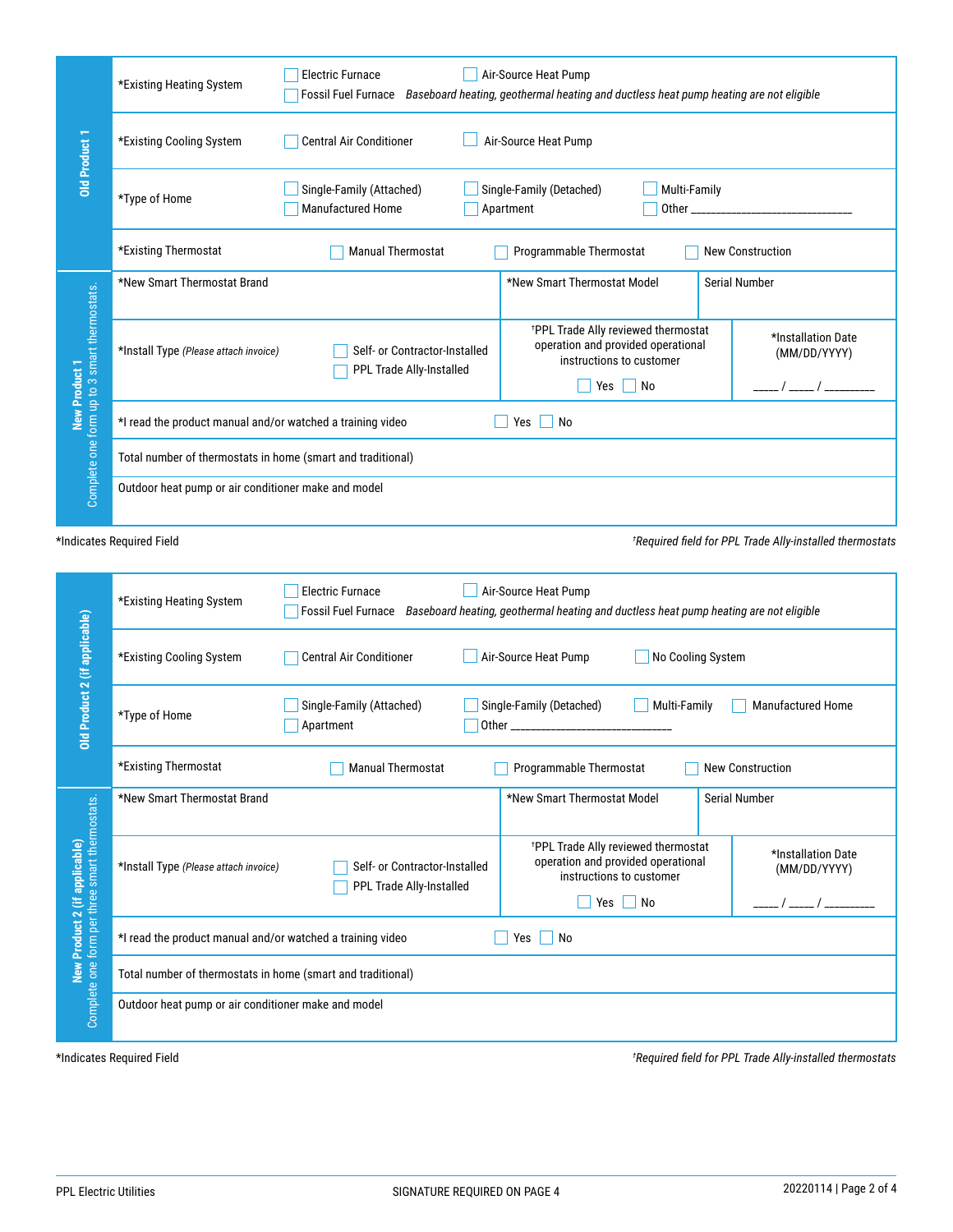|                                                                                        | *Existing Heating System                                    | <b>Electric Furnace</b>                                   | Air-Source Heat Pump<br>Fossil Fuel Furnace Baseboard heating, geothermal heating and ductless heat pump heating are not eligible |                                                          |
|----------------------------------------------------------------------------------------|-------------------------------------------------------------|-----------------------------------------------------------|-----------------------------------------------------------------------------------------------------------------------------------|----------------------------------------------------------|
|                                                                                        | *Existing Cooling System                                    | Central Air Conditioner                                   | Air-Source Heat Pump<br>No Cooling System                                                                                         |                                                          |
| Old Product 3 (if applicable)                                                          | *Type of Home                                               | Single-Family (Attached)<br>Apartment                     | Single-Family (Detached)<br>Multi-Family                                                                                          | Manufactured Home                                        |
|                                                                                        | *Existing Thermostat                                        | <b>Manual Thermostat</b>                                  | Programmable Thermostat                                                                                                           | New Construction                                         |
|                                                                                        | *New Smart Thermostat Brand                                 |                                                           | *New Smart Thermostat Model                                                                                                       | Serial Number                                            |
| <b>New Product 3 (if applicable)</b><br>Complete one form per three smart thermostats. | *Install Type (Please attach invoice)                       | Self- or Contractor-Installed<br>PPL Trade Ally-Installed | <sup>†</sup> PPL Trade Ally reviewed thermostat<br>operation and provided operational<br>instructions to customer<br>Yes<br>No    | *Installation Date<br>(MM/DD/YYYY)<br>$\sqrt{1}$         |
|                                                                                        | *I read the product manual and/or watched a training video  |                                                           | Yes<br>$\Box$ No                                                                                                                  |                                                          |
|                                                                                        | Total number of thermostats in home (smart and traditional) |                                                           |                                                                                                                                   |                                                          |
|                                                                                        | Outdoor heat pump or air conditioner make and model         |                                                           |                                                                                                                                   |                                                          |
|                                                                                        | *Indicates Required Field                                   |                                                           |                                                                                                                                   | *Required field for PPL Trade Ally-installed thermostats |
| <b>PPL Electric Utilities</b>                                                          |                                                             | SIGNATURE REQUIRED ON PAGE 4                              |                                                                                                                                   | 20220114   Page 3 of 4                                   |